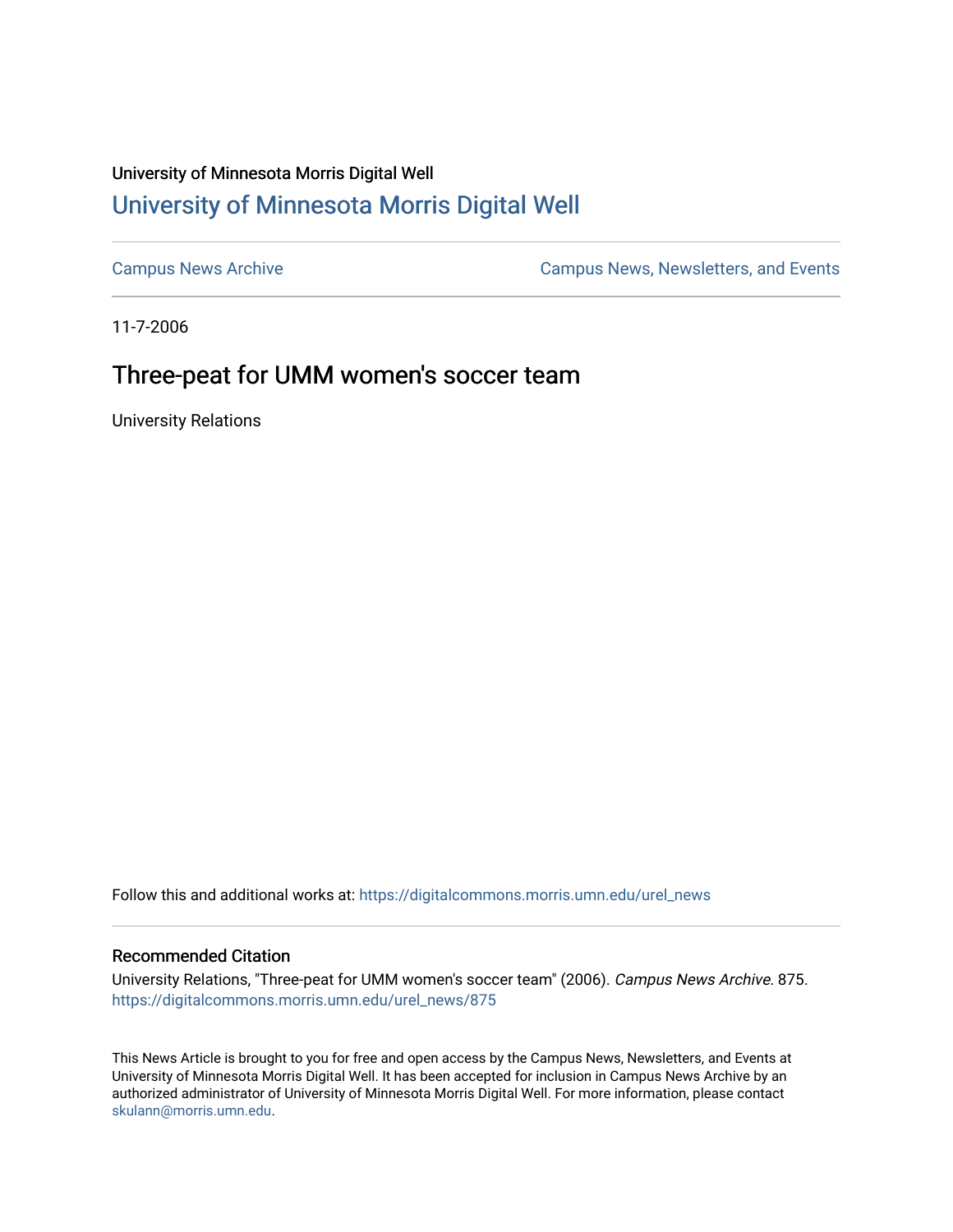

Contact Melissa Weber, Director of Communications Phone: 320-589-6414, weberm@morris.umn.edu

Jenna Ray, Editor/Writer Phone: 320-589-6068, jrray@morris.umn.edu

## **Three-peat for UMM women's soccer team**

*Summary: The University of Minnesota, Morris women's soccer team upsets top-ranked St. Scholastica 1-0 in double overtime to win their third straight Upper Midwest Athletic Conference (UMAC) post-season title.*

(November 7, 2006)-The University of Minnesota, Morris women's soccer team upset top-ranked St. Scholastica 1-0 in double overtime to win their third straight Upper Midwest Athletic Conference (UMAC) post-season title on Sunday, November 5 in Duluth.

The win was the first for the Cougars versus the Saints this season, having lost to them 2-0 twice during the regular season.

UMM won a defensive battle and in the process, set a couple of single season standards.

In the first half, each team had three shots, two of the UMM shots were on goal but CSS keeper Kelly Momson made the save on both Cougar goal keeper Andrea Dexter (So. Aurora, Colo.) made the save on the one shot she faced.

St. Scholastica had an 8-2 advantage in shots in the second half, but none of the 10 combined shots were on goal and after 90 minutes of regulation play, the 2006 UMAC championship game went into overtime in a scoreless tie.

Neither team managed a shot in the first 10 minute overtime and the game continued to a second extra frame.

Just when it appeared the title might be decided in a shootout, the Cougars Andrea Lund (Fr. Bloomington, Minn.) settled things.

Following a Maddy Gerber (Fr. Mahtomedi, Minn.) corner kick, Lund put in a header for her sixth goal of the season and third game winning goal and the Cougars celebrated their third straight UMAC post season championship.

Stephanie Clark (Sr. Colorado Springs, Colo.) also picked up an assist on the goal for the Cougars.

The Cougars had five players named to the all-tournament team Karen Carr (Jr. Duluth, Minn.), Stephanie Clark, Andrea Dexter, Maddy Gerber (Fr. Mahtomedi, Minn.) and Ashley Simpson (So. Broomfield, Colo.). Clark was named the tournament MVP.

UMM finishes the season with a 17-3-1 overall record, the most wins in a season in the history of the Cougar women's soccer program.

The win was the eighth straight for the Cougars, equaling the team record for consecutive wins set from November 9th, 2002 to September 20th, 2003.